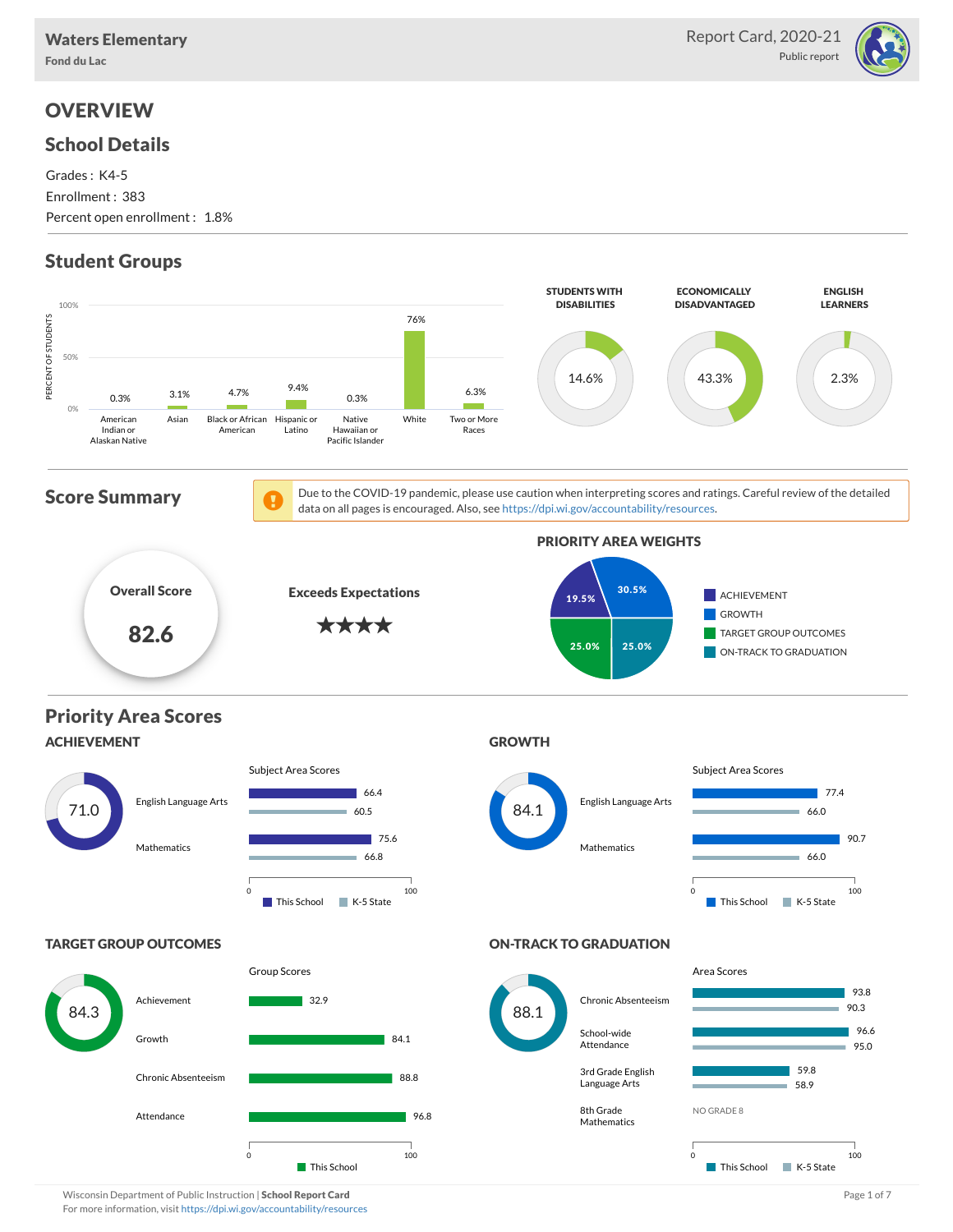

## ACHIEVEMENT

This priority area summarizes how this school's students performed on state assessments using a points-based proficiency system that gives partial credit for Basic test performance and extra credit for Advanced performance. The score is a multi-year average of English language arts and mathematics subscores.

### Priority Area Score



### Student Group Achievement, 2020-21 (for information only)

Group size is given in parentheses. Groups with fewer than 20 students are not displayed.

### ENGLISH LANGUAGE ARTS



### Performance Levels by Year

These graphs show school-wide percentages and group sizes of students performing at each level.

#### ENGLISH LANGUAGE ARTS



### **MATHEMATICS**

**MATHEMATICS** 



Wisconsin Department of Public Instruction | School Report Card Page 2 of 7 and 2008 and 2009 and 2 of 7 and 2 of 7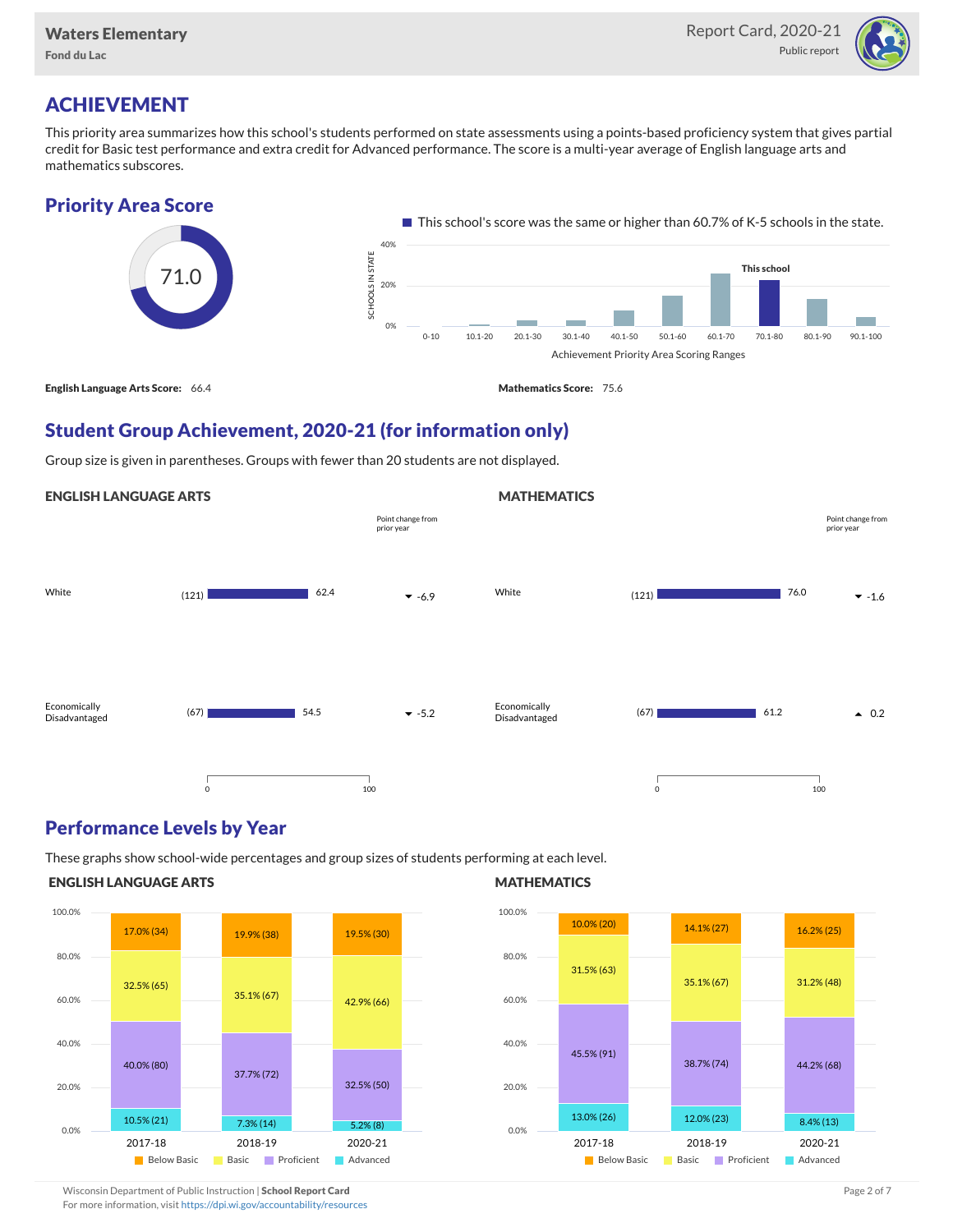

## ACHIEVEMENT - ADDITIONAL INFORMATION

The data on this page is for information only.

## Test Participation Rates, 2020-21

| <b>ENGLISH LANGUAGE ARTS</b> |                                   | <b>MATHEMATICS</b> |                                   |  |  |  |  |
|------------------------------|-----------------------------------|--------------------|-----------------------------------|--|--|--|--|
| All students                 | Lowest-participating group:       | All students       | Lowest-participating group:       |  |  |  |  |
|                              | <b>Economically Disadvantaged</b> |                    | <b>Economically Disadvantaged</b> |  |  |  |  |
| 93.5%                        | 90.8%                             | 93.5%              | 90.8%                             |  |  |  |  |

### Student Group Performance Levels by Year

Groups with any full academic year students in tested grades are shown.

### ENGLISH LANGUAGE ARTS

|                                     | 2017-18          |           |            |           |                |                  |           | 2018-19    |           |                | 2020-21          |           |            |                      |                |
|-------------------------------------|------------------|-----------|------------|-----------|----------------|------------------|-----------|------------|-----------|----------------|------------------|-----------|------------|----------------------|----------------|
|                                     | Tested<br>Total# | Advanced  | Proficient | Basic     | Below<br>Basic | Tested<br>Total# | Advancec  | Proficient | Basic     | Below<br>Basic | Tested<br>Total# | Advanced  | Proficient | Basic                | Below<br>Basic |
| All Students: K-5 State             | 192,784          | 7.3%      | 35.1%      | 34.5%     | 23.2%          | 189,032          | 6.7%      | 33.7%      | 34.8%     | 24.8%          | 158,545          | 5.8%      | 31.3%      | 35.0%                | 27.9%          |
| <b>All Students</b>                 | 200              | 10.5%     | 40.0%      | 32.5%     | 17.0%          | 191              | 7.3%      | 37.7%      | 35.1%     | 19.9%          | 154              | 5.2%      | 32.5%      | 42.9%                | 19.5%          |
| American Indian or Alaskan Native   | $\Omega$         | <b>NA</b> | <b>NA</b>  | <b>NA</b> | <b>NA</b>      | $\Omega$         | <b>NA</b> | <b>NA</b>  | <b>NA</b> | <b>NA</b>      | $\angle 20$      | $\star$   | $\star$    | $\ddot{}$            |                |
| Asian                               | $\sim 20$        | $\star$   | $\star$    | $\star$   | $\star$        | $\leq 20$        | $\star$   | $\star$    | $\star$   | $\star$        | $\sim 20$        | $\star$   | $\star$    | $\ddot{\phantom{1}}$ |                |
| <b>Black or African American</b>    | $\sim 20$        | $\star$   | $\star$    | $\star$   | $\star$        | $\sim 20$        | $\star$   | $\star$    | $\star$   | $\star$        | $\sim 20$        | $\star$   | $\star$    | $\star$              |                |
| Hispanic or Latino                  | $\sim 20$        | $\star$   | $\star$    | ٠         | $\star$        | $\angle 20$      | $\star$   | $\star$    |           | $\star$        | $\sim 20$        | $\star$   | $\star$    |                      |                |
| Native Hawaiian or Pacific Islander | $\sim 20$        | ٠         | $\star$    | $\star$   | $\star$        | $\Omega$         | <b>NA</b> | <b>NA</b>  | <b>NA</b> | <b>NA</b>      | $\Omega$         | <b>NA</b> | <b>NA</b>  | <b>NA</b>            | <b>NA</b>      |
| White                               | 171              | 9.9%      | 42.7%      | 31.6%     | 15.8%          | 161              | 7.5%      | 41.0%      | 34.2%     | 17.4%          | 121              | 5.0%      | 32.2%      | 45.5%                | 17.4%          |
| Two or More Races                   | $\angle 20$      | $\star$   | $\star$    | $\star$   | $\star$        | $\angle 20$      | $\star$   | $\star$    | $\ddot{}$ | $\star$        | $\angle 20$      | $\star$   | $\star$    |                      | $\star$        |
| <b>Economically Disadvantaged</b>   | 77               | 5.2%      | 29.9%      | 41.6%     | 23.4%          | 77               | 6.5%      | 32.5%      | 35.1%     | 26.0%          | 67               | 1.5%      | 25.4%      | 53.7%                | 19.4%          |
| <b>English Learners</b>             | $\sim 20$        | $\star$   | $\star$    | $\star$   | $\star$        | $\sim 20$        | $\star$   | $\star$    | $\star$   | $\star$        | $\sim 20$        | $\star$   | $\star$    |                      |                |
| <b>Students with Disabilities</b>   | 21               | 4.8%      | 9.5%       | 38.1%     | 47.6%          | 29               | 3.4%      | 24.1%      | 34.5%     | 37.9%          | $\sim 20$        | $\star$   | $\star$    | $\star$              | $\star$        |

#### **MATHEMATICS**

|                                     | 2017-18           |           |            |           |                       |                         |           | 2018-19    |           |                       | 2020-21          |           |            |           |                    |
|-------------------------------------|-------------------|-----------|------------|-----------|-----------------------|-------------------------|-----------|------------|-----------|-----------------------|------------------|-----------|------------|-----------|--------------------|
|                                     | Tested<br>Total # | Advanced  | Proficient | Basic     | Below<br><b>Basic</b> | Tested<br>Total #       | Advanced  | Proficient | Basic     | <b>Below</b><br>Basic | Tested<br>Total# | Advanced  | Proficient | Basic     | <b>Below Basic</b> |
| All Students: K-5 State             | 193,134           | 11.3%     | 35.2%      | 32.5%     | 21.0%                 | 189,328                 | 12.0%     | 34.8%      | 32.0%     | 21.2%                 | 158,380          | 10.1%     | 32.3%      | 32.1%     | 25.6%              |
| <b>All Students</b>                 | 200               | 13.0%     | 45.5%      | 31.5%     | 10.0%                 | 191                     | 12.0%     | 38.7%      | 35.1%     | 14.1%                 | 154              | 8.4%      | 44.2%      | 31.2%     | 16.2%              |
| American Indian or Alaskan Native   | $\Omega$          | <b>NA</b> | <b>NA</b>  | <b>NA</b> | <b>NA</b>             | $\Omega$                | <b>NA</b> | <b>NA</b>  | <b>NA</b> | <b>NA</b>             | $\sim 20$        | $\star$   | $\star$    | $\ddot{}$ |                    |
| Asian                               | $\angle 20$       | $\star$   | $\star$    | $\star$   | $\star$               | $\overline{\big }$ < 20 | $\star$   | $\star$    | $\star$   | $\star$               | $\overline{20}$  | $\star$   | $\star$    | $\star$   |                    |
| <b>Black or African American</b>    | $\angle 20$       | $\star$   | $\star$    | $\star$   | $\star$               | $\angle 20$             | $\star$   | $\star$    | $\star$   | $\star$               | $\overline{20}$  | $\star$   | $\star$    | $\ddot{}$ |                    |
| Hispanic or Latino                  | $\angle 20$       | $\star$   | $\star$    |           | $\star$               | $\angle 20$             | $\star$   | $\star$    | $\star$   | $\star$               | $\sim 20$        | $\star$   | $\star$    |           |                    |
| Native Hawaiian or Pacific Islander | $\sim 20$         | $\star$   | $\star$    | $\star$   | $\star$               | $\Omega$                | <b>NA</b> | <b>NA</b>  | <b>NA</b> | <b>NA</b>             | $\Omega$         | <b>NA</b> | <b>NA</b>  | <b>NA</b> | <b>NA</b>          |
| White                               | 171               | 14.6%     | 43.9%      | 32.7%     | 8.8%                  | 161                     | 13.0%     | 41.6%      | 32.9%     | 12.4%                 | 121              | 8.3%      | 47.9%      | 31.4%     | 12.4%              |
| Two or More Races                   | $\angle 20$       | $\star$   | $\star$    | $\star$   | $\star$               | $\angle 20$             | $\star$   | $\star$    | $\star$   | $\star$               | $\sim 20$        | $\star$   | $\star$    |           |                    |
| <b>Economically Disadvantaged</b>   | 77                | 7.8%      | 41.6%      | 31.2%     | 19.5%                 | 77                      | 7.8%      | 28.6%      | 41.6%     | 22.1%                 | 67               | 3.0%      | 35.8%      | 41.8%     | 19.4%              |
| English Learners                    | $\angle 20$       | $\star$   | $\star$    | $\star$   | $\star$               | $\angle 20$             | $\star$   | $\star$    | $\star$   | $\star$               | $\overline{20}$  | $\star$   | $\star$    |           |                    |
| <b>Students with Disabilities</b>   | 21                | 4.8%      | 33.3%      | 14.3%     | 47.6%                 | 29                      | 0.0%      | 37.9%      | 41.4%     | 20.7%                 | $\sim 20$        | $\star$   | $\star$    | $\star$   | $\star$            |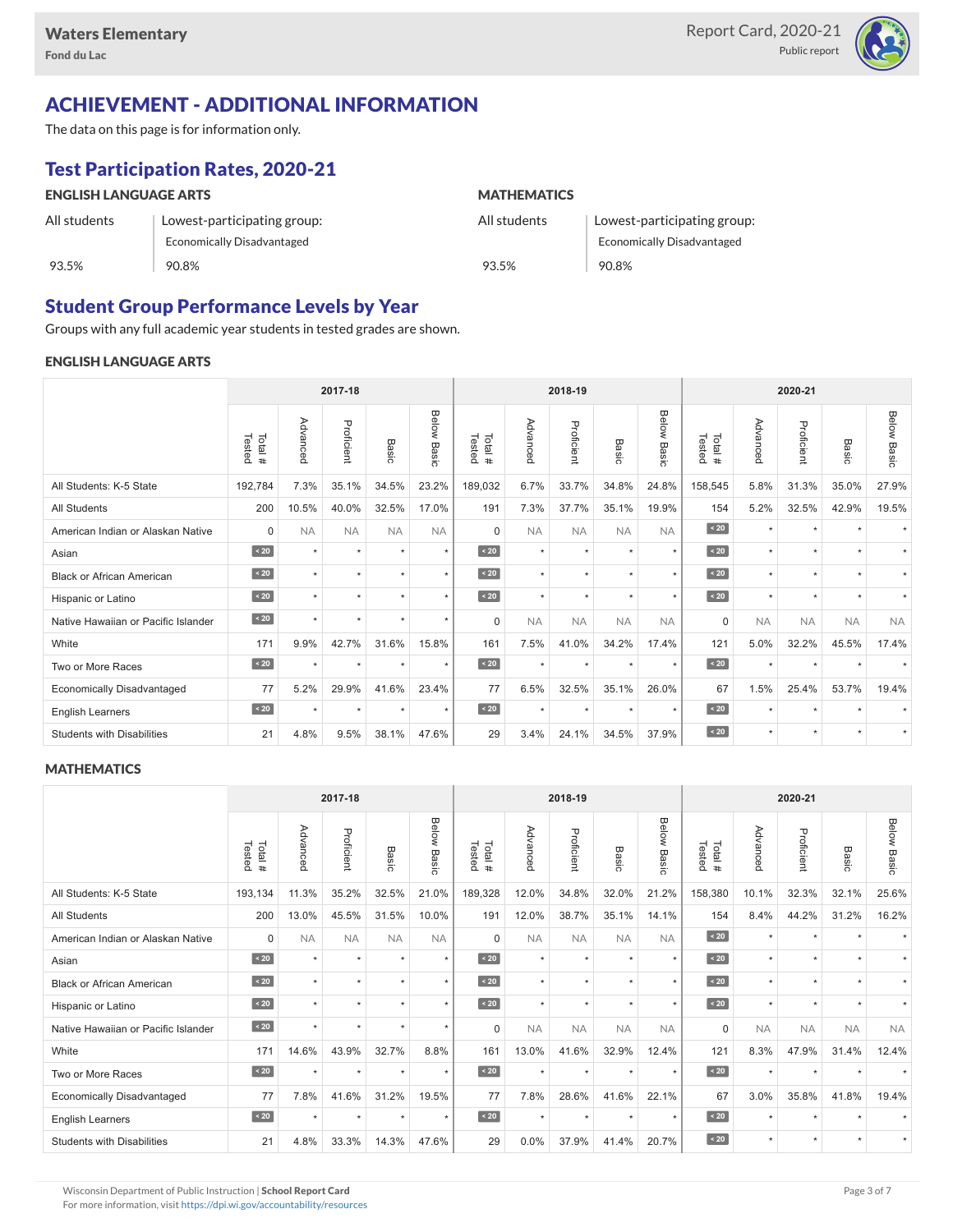

## **GROWTH**

This priority area measures year-to-year student progress on statewide tests. It uses a value-added model that seeks to control for circumstances beyond the influence of educators. A high value-added score means that on average students in the school are progressing more quickly than other, similar students. Growth is scored from 0 to 100 to match the other priority areas and is a conversion from the roughly 0 to 6 value-added score.



## Student Group Value-Added (for information only)

Value-added scores cover an approximately 0-6 range. Higher scores mean greater positive impact. A score of 3.0 is average. Group size is shown in parentheses. Groups with fewer than 20 students are not displayed. Shaded boxes indicate higher-than-average scores.

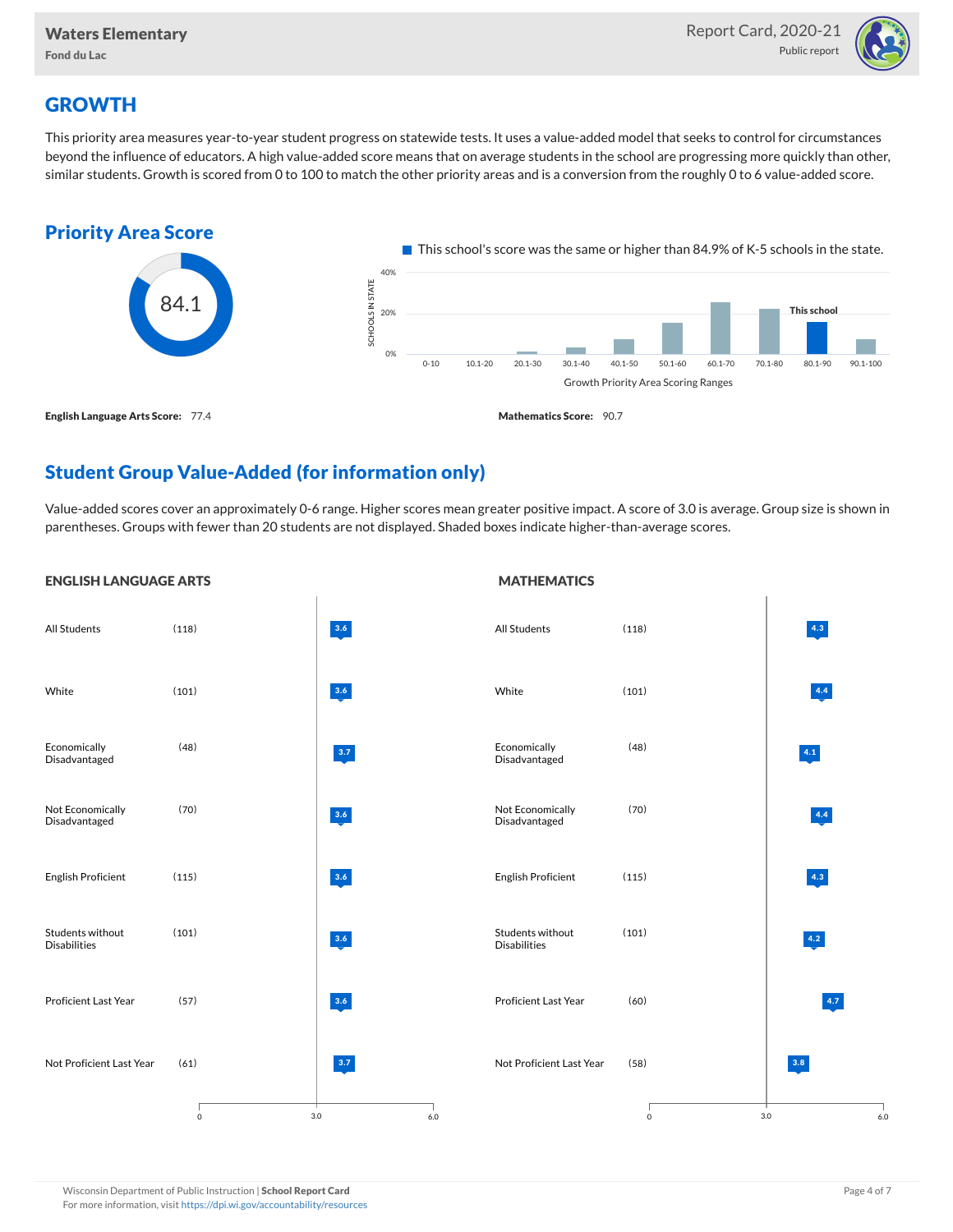

# TARGET GROUP OUTCOMES

This priority area examines outcomes for students with the lowest test scores — the Target Group. It is designed to promote equity by helping schools focus on learners who need the most support while also improving outcomes for all students. The priority area score combines component scores for achievement, growth, chronic absenteeism, and attendance or graduation rate. Data are not displayed when target groups have fewer than 20 students.





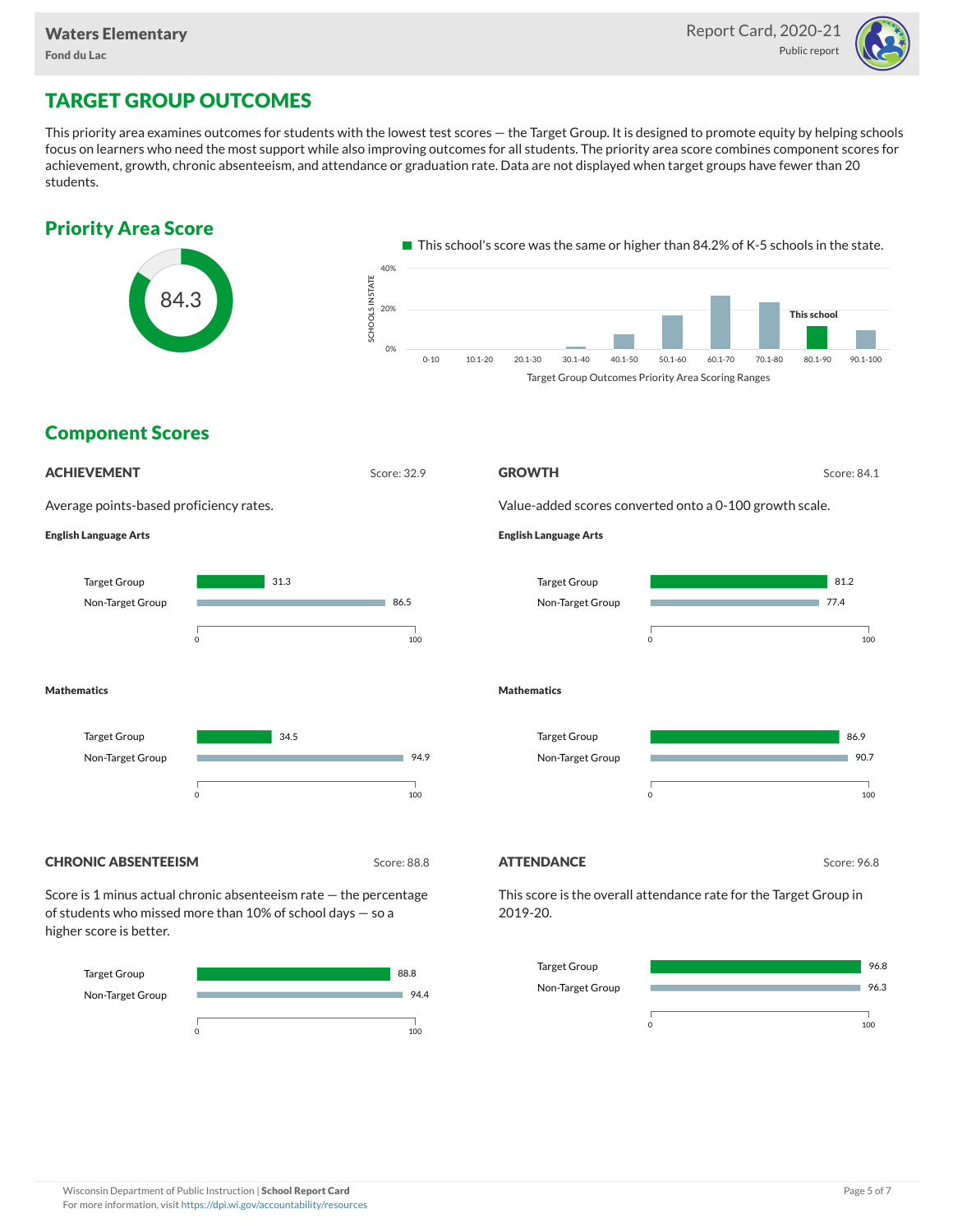

# ON-TRACK TO GRADUATION

This priority area indicates how successfully students are progressing toward completing their K-12 education. The score combines component scores for measures of student engagement and achievement.



On- Track to Graduation Priority Area Scoring Ranges

### Component Scores

| <b>CHRONIC ABSENTEEISM</b> |  |
|----------------------------|--|
|----------------------------|--|

Score: 93.8

Score is 1 minus actual chronic absenteeism rate — the percentage of students who missed more than 10% of school days — so a higher score is better.



**SCHOOL-WIDE ATTENDANCE** Score: 96.6

This score is the overall attendance rate for the school in 2019-20.



**3RD GRADE ENGLISH LANGUAGE ARTS** Score: 59.8

Average points-based proficiency rates.



### **8TH GRADE MATHEMATICS** Score: NA

Average points-based proficiency rates.

NO GRADE 8